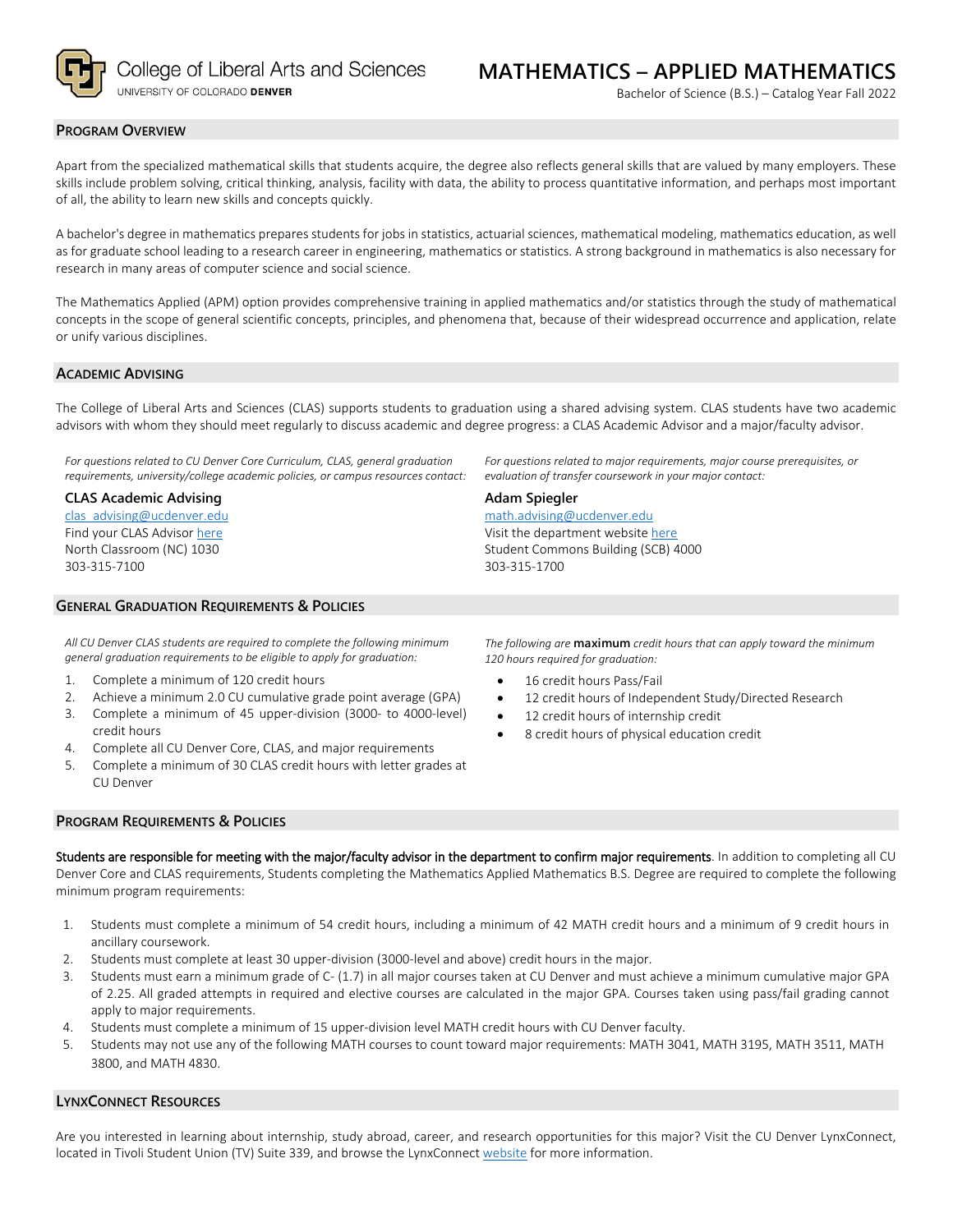

# **MATHEMATICS – APPLIED MATHEMATICS**

Bachelor of Science (B.S.) – Catalog Year Fall 2022

| <b>Degree Requirements</b>                                                                                                                                                                                                                                                                                                | Credits        | <b>Notes</b>                                                                                                                                                                                                                                              |  |  |  |  |
|---------------------------------------------------------------------------------------------------------------------------------------------------------------------------------------------------------------------------------------------------------------------------------------------------------------------------|----------------|-----------------------------------------------------------------------------------------------------------------------------------------------------------------------------------------------------------------------------------------------------------|--|--|--|--|
| * Course prerequisites change regularly. Students are responsible for consulting advisors and the class schedule in the student portal for prerequisite information. *                                                                                                                                                    |                |                                                                                                                                                                                                                                                           |  |  |  |  |
| CU Denver Core Curriculum Requirements                                                                                                                                                                                                                                                                                    | $34 - 40$      | <b>CU Denver Core Curriculum Requirements</b>                                                                                                                                                                                                             |  |  |  |  |
| <b>CLAS Graduation Requirements</b>                                                                                                                                                                                                                                                                                       | $15 - 29$      | <b>CLAS Graduation Requirements</b>                                                                                                                                                                                                                       |  |  |  |  |
| <b>MATH Major Requirements</b>                                                                                                                                                                                                                                                                                            | 54             | 30 MATH credit hours must be upper-division                                                                                                                                                                                                               |  |  |  |  |
| <b>MATH Required Courses</b>                                                                                                                                                                                                                                                                                              |                |                                                                                                                                                                                                                                                           |  |  |  |  |
| MATH 1376 Programming for Data Science or CSCI 1410 & 1411<br>Fundamentals of Computing with Lab*                                                                                                                                                                                                                         | $3 - 4$        | *Prerequisite: C- or higher in MATH 1109 or MATH 1110 or MATH 1120<br>or MATH 1130 or MATH 1401 or MATH 2830 OR entry into the MA30 or<br>MA01 Student Group OR ALEKS PPL score 61-100 (for MATH 1376)<br>*Corequisite: CSCI 1410/1411                    |  |  |  |  |
| MATH 1401 Calculus I                                                                                                                                                                                                                                                                                                      | $\overline{4}$ | *Prerequisite: C- or higher in MATH 1109, 1070, or 1110 and MATH<br>1120; or C- or higher in MATH 1130; or C- or higher in MATH 1401; or<br>entry into the MA01 Student Group OR ALEKS PPL score 76-100.<br>Course can fulfill CU Denver Core Mathematics |  |  |  |  |
| MATH 2411 Calculus II                                                                                                                                                                                                                                                                                                     | $\overline{4}$ | *Prerequisite: C- or better in MATH 1401<br>Course can fulfill CU Denver Core Mathematics                                                                                                                                                                 |  |  |  |  |
| MATH 2421 Calculus III                                                                                                                                                                                                                                                                                                    | $\overline{4}$ | *Prerequisite: C- or better in MATH 2411<br>Course can fulfill CU Denver Core Mathematics                                                                                                                                                                 |  |  |  |  |
| MATH 3000 Introduction to Abstract Mathematics                                                                                                                                                                                                                                                                            | 3              | *Corequisite: MATH 2421 or MATH 3191                                                                                                                                                                                                                      |  |  |  |  |
| MATH 3191 Applied Linear Algebra                                                                                                                                                                                                                                                                                          | 3              | *Prerequisite: C- or better in MATH 1401                                                                                                                                                                                                                  |  |  |  |  |
| MATH 3200 Elementary Differential Equations                                                                                                                                                                                                                                                                               | 3              | *Prerequisite: C- or better in MATH 2411<br>*Corequisite: MATH 3191                                                                                                                                                                                       |  |  |  |  |
| MATH 3382 Statistical Theory                                                                                                                                                                                                                                                                                              | 3              | *Prerequisite: C- or better in MATH 2421                                                                                                                                                                                                                  |  |  |  |  |
| MATH 4310 Introduction to Real Analysis I                                                                                                                                                                                                                                                                                 | 3              | *Prerequisite: C- or better in MATH 2421 and MATH 3000                                                                                                                                                                                                    |  |  |  |  |
| MATH 4650 Numerical Analysis I                                                                                                                                                                                                                                                                                            | 3              | *Prerequisite: C- or better in MAT 3191 or 3195                                                                                                                                                                                                           |  |  |  |  |
| MATH 4733 Partial Differential Equations                                                                                                                                                                                                                                                                                  | 3              | *Prerequisite: B- or better in MATH 2421 & MATH 3200 (recommended)                                                                                                                                                                                        |  |  |  |  |
| MATH 4779 Math Clinic                                                                                                                                                                                                                                                                                                     | $\overline{3}$ | *Prerequisite: Consult MATH Advisor                                                                                                                                                                                                                       |  |  |  |  |
| <b>MATH Major Electives</b>                                                                                                                                                                                                                                                                                               |                |                                                                                                                                                                                                                                                           |  |  |  |  |
| Choose two approved upper-division (3000- to 4000-level) MATH electives<br>excluding MATH 3041, 3195, 3511, 3800, 4015 and 4830                                                                                                                                                                                           | 6              | *See department for approved list; Check individual courses for<br>prerequisites.                                                                                                                                                                         |  |  |  |  |
| <b>Required Application Area Electives</b>                                                                                                                                                                                                                                                                                |                |                                                                                                                                                                                                                                                           |  |  |  |  |
| Choose three additional courses countable toward a major in one of the<br>following subjects, at any level: Business, Biology, Chemistry, Computer<br>Science, Economics, Geography and Environmental Science, Health and<br>Behavioral Science, Physics, or Sociology. All three courses must be in the<br>same subject. | 9              | *Check individual courses for prerequisites<br>Consult with major advisor; other areas are allowed on case-by-case<br>basis.                                                                                                                              |  |  |  |  |
| <b>Estimated General Electives</b>                                                                                                                                                                                                                                                                                        | $0 - 16$       | General Elective credits will vary based on Core & CLAS Requirements.<br>Consult with CLAS Advisor.                                                                                                                                                       |  |  |  |  |
| <b>Total Minimum Credit Hours:</b>                                                                                                                                                                                                                                                                                        | 120            | 45 credit hours must be upper-division                                                                                                                                                                                                                    |  |  |  |  |